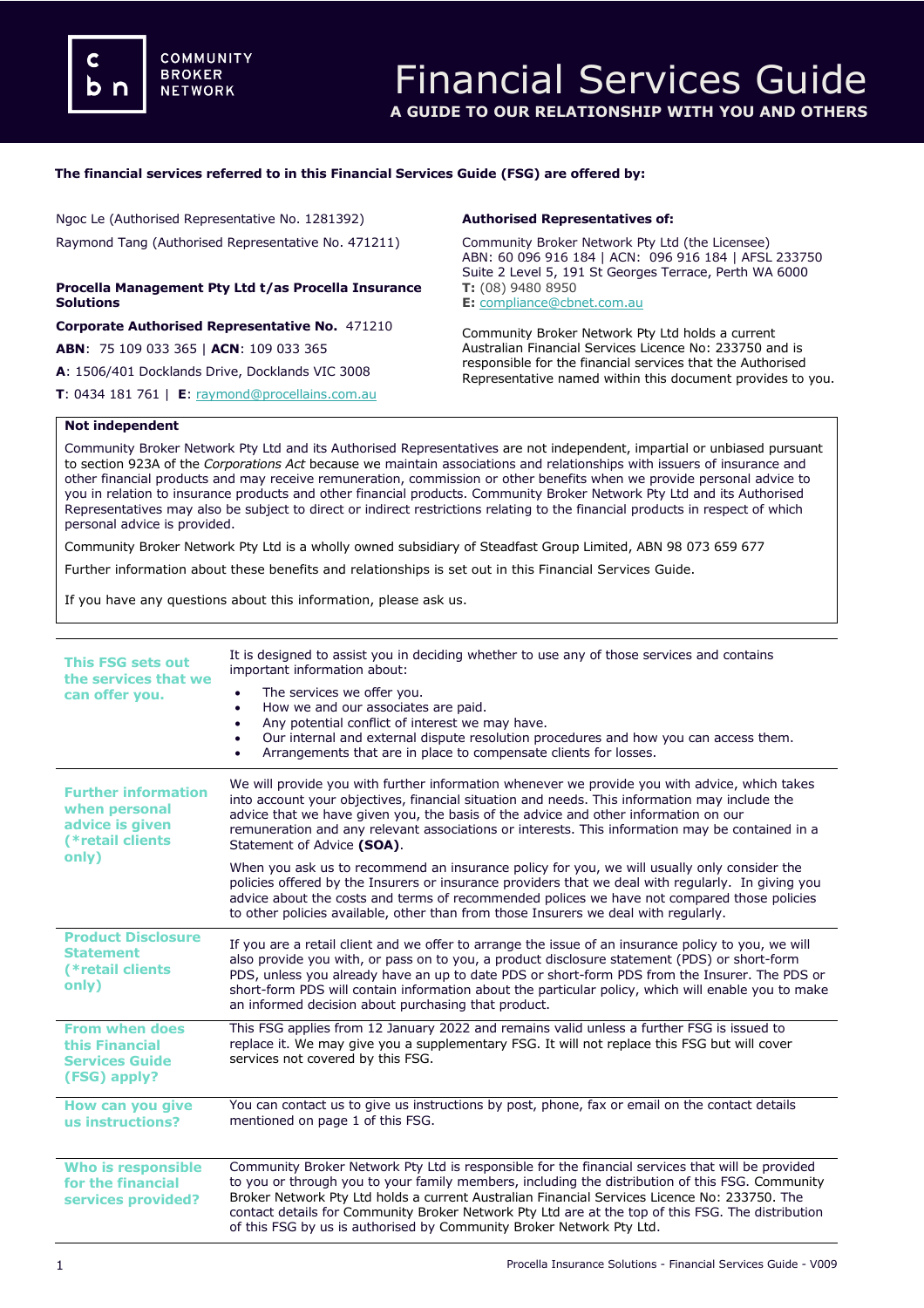# Financial Services Guide **A GUIDE TO OUR RELATIONSHIP WITH YOU AND OTHERS**

| <b>What kinds of</b><br>financial services<br>are we authorised<br>to provide and what<br><b>kinds of financial</b> | The financial services referred to in this guide are provided by your Authorised Broker, who is<br>authorised under the Community Broker Network Pty Ltd's Australian Financial Services Licence<br>to provide financial product advice and deal in general insurance products for wholesale and retail<br>clients. We will do this on your behalf as your general insurance broker unless we tell you<br>otherwise.                                                                                                                                                                                                                    |
|---------------------------------------------------------------------------------------------------------------------|-----------------------------------------------------------------------------------------------------------------------------------------------------------------------------------------------------------------------------------------------------------------------------------------------------------------------------------------------------------------------------------------------------------------------------------------------------------------------------------------------------------------------------------------------------------------------------------------------------------------------------------------|
| product/s do those<br>services relate to?                                                                           | If we ever act under a binder arrangement, which means we have authority to issue policies as<br>an agent for the insurer, rather than acting for you, we will inform you of this arrangement.                                                                                                                                                                                                                                                                                                                                                                                                                                          |
| <b>Will I receive</b><br>tailored advice?                                                                           | Maybe not in all cases. However, we may need information about your personal objectives,<br>details of your current financial situation and any relevant information, so that we can arrange<br>insurance policies for you, or to give you advice about your insurance needs. We will ask you for<br>the details that we need to know.                                                                                                                                                                                                                                                                                                  |
|                                                                                                                     | In some cases, we will not ask for any of this information. If we do not ask, or if you do not give<br>us all of the information we ask for, any advice you receive may not be appropriate to your<br>needs, objectives and financial situation. You should read the warnings contained in any SOA, or<br>any other warnings that we give you, carefully before making any decision about an insurance<br>policy.                                                                                                                                                                                                                       |
|                                                                                                                     | Where we provide you with advice about your insurance arrangements, that advice is current at<br>the time that we give it. At renewal we may review your insurance however, in some cases we<br>may automatically renew your insurance to ensure you continue to be covered. This renewal will<br>not take into account any changes to your current financial situation or personal objectives or<br>needs that you have not informed us of.                                                                                                                                                                                            |
| <b>Contractual liability</b><br>and your insurance<br>cover                                                         | Many commercial or business contracts contain clauses dealing with your liability (including<br>indemnities or hold harmless clauses). Such clauses may entitle your insurers to reduce cover,<br>or in some cases, refuse to indemnify you at all. You should seek legal advice before signing and<br>accepting contracts. You should inform us of any clauses of this nature before you enter into<br>them.                                                                                                                                                                                                                           |
| <b>Legal advice</b>                                                                                                 | Our duty as a general insurance broker does not extend to giving legal advice. You should consult<br>your solicitor when you need advice on legal matters.                                                                                                                                                                                                                                                                                                                                                                                                                                                                              |
| <b>What information</b><br>do we maintain<br>about you and how<br>can you access it?                                | Community Broker Network Pty Ltd maintains a record of your personal profile including details of<br>insurance policies that we arrange for you. Community Broker Network Pty Ltd may also maintain<br>records of any recommendations or advice given to you. Community Broker Network Pty Ltd will<br>retain this FSG and any other FSG given to you as well as any SOA, PDS or short-form PDS that<br>we give or pass on to you for the period required by law.                                                                                                                                                                       |
|                                                                                                                     | We and Community Broker Network Pty Ltd are committed to implementing and promoting a<br>privacy policy, which will ensure the privacy and security of your personal information.<br>Community Broker Network Pty Ltd has taken the appropriate action to ensure we comply with<br>the Australian Privacy Principles ("APPs") and have established a Privacy Policy. A copy of our<br>privacy policy is available on request, or at www.cbnet.com.au.                                                                                                                                                                                   |
|                                                                                                                     | If you wish to access your file, please ask us. We will make arrangements for you to do so.                                                                                                                                                                                                                                                                                                                                                                                                                                                                                                                                             |
| <b>How will I pay for</b><br>the services<br>provided?                                                              | Payment for the services we provide you are payable directly to Community Broker Network Pty<br>Ltd. For each insurance product, the insurer will charge a premium that includes any relevant<br>taxes, charges and levies. Community Broker Network Pty Ltd will receive a payment based on a<br>percentage of this premium (excluding relevant taxes, charges and levies) called commission,<br>which is paid to Community Broker Network Pty Ltd by the insurers. In some cases, we may also<br>charge you a broker fee. This will be shown on the invoice that is sent to you.                                                      |
|                                                                                                                     | The invoice provides methods of payment for our services and details of payment terms (14<br>days). Community Broker Network Pty Ltd pays the commission and broker fee to us after<br>deducting a management fee.                                                                                                                                                                                                                                                                                                                                                                                                                      |
|                                                                                                                     | If there is a refund or reduction of your premium as a result of a cancellation or alteration to a<br>policy, or based on a term of your policy (such as a premium adjustment provision), we will<br>retain any fee we have charged you. Depending on our arrangements with the insurer,<br>Community Broker Network Pty Ltd will retain any commission that was paid to them by the<br>insurer for the policy and we may retain the portion of the commission that was paid to us by<br>Community Broker Network Pty Ltd. We may also charge you a cancellation fee.                                                                   |
|                                                                                                                     | Non-payment of premium within applicable time frames could result in the insurer cancelling the<br>contract of insurance or charging a penalty premium for time on risk.                                                                                                                                                                                                                                                                                                                                                                                                                                                                |
|                                                                                                                     | When you pay us your premium it will be banked into Community Broker Network Pty Ltd 's trust<br>account. Community Broker Network Pty Ltd will retain the commission from the premium you<br>pay us and remit the balance to the insurer in accordance with Community Broker Network Pty<br>Ltd's arrangements with the insurer. Community Broker Network Pty Ltd will earn interest on the<br>premium while it is in their trust account or Community Broker Network Pty Ltd may invest the<br>premium and earn a return. Community Broker Network Pty Ltd will retain any interest or return<br>on investment earned on the premium. |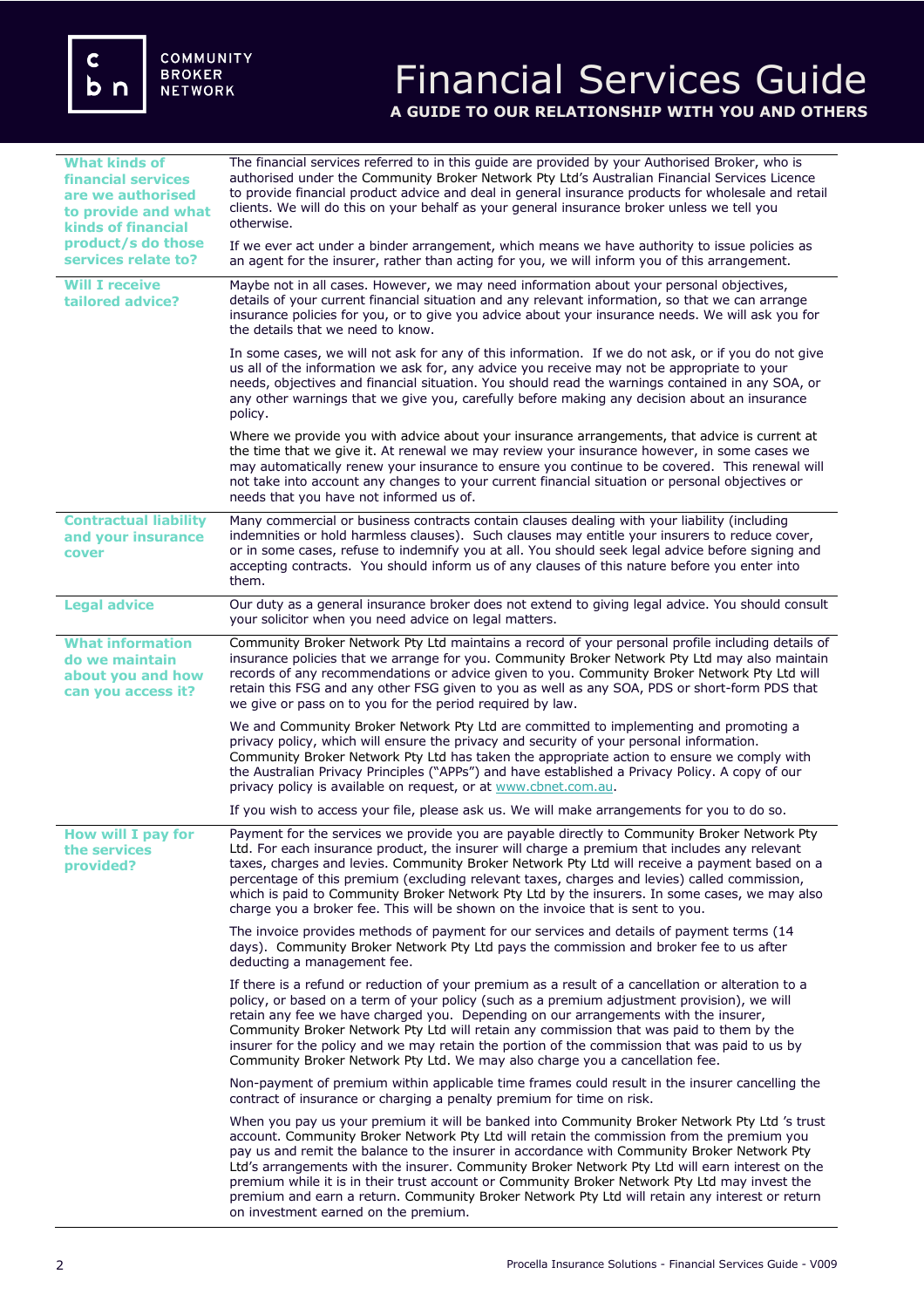

# Financial Services Guide

**A GUIDE TO OUR RELATIONSHIP WITH YOU AND OTHERS**

If you require assistance from us with a claim which requires an unexpected and significant amount of time or expertise, we reserve the right to make an additional charge for it. Any charges will be agreed with you before we provide the services so you always know how much you will be required to pay.

**How are any commissions, fees or other benefits calculated for providing the financial services?**

**Do we have any relationships or associations which might reasonably influence us?** 

The commission the Insurer pays to Community Broker Network Pty Ltd will be calculated based on the formula:

# $P X Y\% = X$ .

 $P =$  the amount you pay for any insurance policy (less any government fees or charges included in that amount). *Y*

*%* = the percentage commission paid to Community Broker Network Pty Ltd by the Insurer. *X* = Community Broker Network Pty Ltd's commission. Community Broker Network Pty Ltd's commission varies between 0 and 30%.

We may also charge you a broker fee in addition to commission when you enter into an insurance policy. The amount of the fee will depend on the complexity of the services we are providing. The amount of any broker fee charged will be shown on your invoice.

Community Broker Network Pty Ltd deducts a management fee of between 0% and 22.5% from the total commission and broker fee received and pays the remainder of the broker fee and commission to us.

Our employees that will assist you with your insurance needs will be paid a market salary and may also receive a performance bonus based on both the value and quality of the work they do for our clients.

Where a third party has referred you to us, we may share part of our fees/commission with them or pay an agreed referral rate. If we do, we will pay commissions to those people out of the commission and fees passed to us by Community Broker Network Pty Ltd (not in addition to those amounts), in the range of 0 to 50% of our commission or fees.

If we give you personal advice, we will inform you of any fees, commission or other payments we, our associates or anyone referring you to us (or us to any insurer) will receive in relation to the policies that are the subject of the advice.

See below for information on the Steadfast association and commission.

Community Broker Network Pty Ltd is a wholly owned subsidiary of Steadfast Group Limited, ABN 98 073 659 677.

#### **Insurer Relationships**

Community Broker Network Pty Ltd sometimes enter into specific arrangements with a limited number of insurers where we receive fees or other remuneration for the development of insurance solutions or the growth of various insurance portfolios. The remuneration Community Broker Network Pty Ltd receives from these arrangements is variable and is determined by the profitability of the recommended insurance products. We will only recommend these products where they meet your needs and are in your best interests. Any such relationship is managed under our conflicts of interest policy.

We work closely with a range of insurers and underwriting agencies to arrange high quality benefits, competitive pricing and superior service levels for our clients. Wherever possible we will recommend that clients deal with insurers that are authorised under the Insurance Act 1973 (Cth) to carry on insurance business in Australia and are subject to oversight by the Australian Prudential Regulation Authority. We will warn you when we recommend an unauthorised foreign insurer.

Some insurers give other benefits such as sponsorship of annual conferences, training and invitations to social business functions. These benefits may change from year to year. The receipt of these benefits may be based upon the volume of business placed with the provider but may also be more of an ad hoc reward. Occasionally we may also receive small gifts and gratuities. It is Community Broker Network Pty Ltd's policy that gifts or gratuities may be accepted only if they are of an incidental nature. These amounts are not additional costs to you.

Despite the existence of any incentive, any decision to place business with such an Insurer will be based on the fact that this provides the best solution for you and not based on consideration of any incentive entitlement. Community Broker Network Pty Ltd may pass any incentive received on to us.

#### **Steadfast Group Limited**

Community Broker Network Pty Ltd is a Steadfast Group Limited (**Steadfast**) Network Broker.

As a Steadfast Network Broker, Community Broker Network Pty Ltd and our Authorised Representatives have access to member services including model operating and compliance tools, procedures, manuals and training, legal, technical, HR, contractual liability advice and assistance, group insurance arrangements, product comparison and placement support, claims support, group purchasing arrangements and broker support services. These services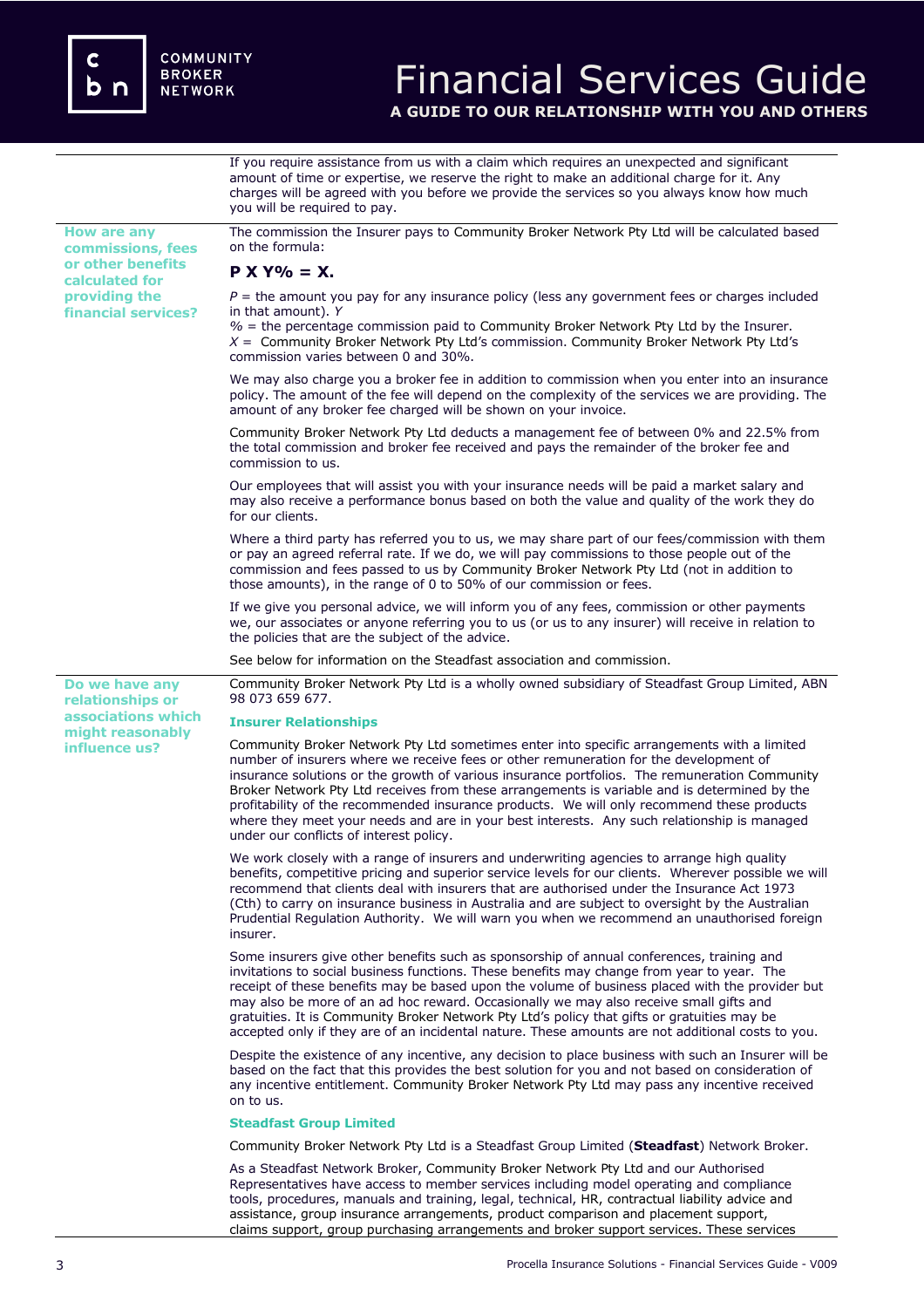|                                                                                  | are either funded by Steadfast, subsidised by Steadfast or available exclusively to Steadfast<br>Network Brokers for a fee.                                                                                                                                                                                                                                                                                                                                                                                               |
|----------------------------------------------------------------------------------|---------------------------------------------------------------------------------------------------------------------------------------------------------------------------------------------------------------------------------------------------------------------------------------------------------------------------------------------------------------------------------------------------------------------------------------------------------------------------------------------------------------------------|
|                                                                                  | Steadfast has arrangements with some insurers and premium funders (Partners) under<br>which the Partners pay Steadfast commission of between $0.5 - 1.5\%$ for each product<br>arranged by us with those Partners or alternatively a fee to access strategic and<br>technological support and the Steadfast Broker Network. Steadfast is also a shareholder of<br>some Partners.                                                                                                                                          |
|                                                                                  | Community Broker Network Pty Ltd may receive a proportion of any commission paid to<br>Steadfast by its Partners at the end of each financial year (or other agreed period).                                                                                                                                                                                                                                                                                                                                              |
|                                                                                  | You can obtain a copy of Steadfast's FSG at www.steadfast.com.au.                                                                                                                                                                                                                                                                                                                                                                                                                                                         |
| <b>The licensee and</b><br>premium funding<br>companies                          | If we arrange premium funding for you with a premium funder, we or Community Broker<br>Network Pty Ltd may be paid a commission by the premium funder. We may also charge you a<br>fee (or both). The commission that we are paid by the premium funder is usually calculated as a<br>percentage of your insurance premium (including government fees or changes). If you instruct us<br>to arrange premium funding for you, this is when we become entitled to the commission.                                           |
|                                                                                  | Commission rates for premium funding are usually in the range of 0 to 4% of funded premium.<br>When we arrange premium funding for you, you can ask us what commission rate we are paid for<br>that funding arrangement compared to the other arrangements that were available to you. The<br>amount we are paid is set out in the premium funding contract. Some premium funders may pay<br>Community Broker Network Pty Ltd an administration and service fee for the distribution and<br>management of their products. |
| What to do if you<br>have a complaint?                                           | We welcome your suggestions, compliments and complaints as an opportunity to improve our<br>service.                                                                                                                                                                                                                                                                                                                                                                                                                      |
|                                                                                  | If you have any complaints about the service provided to you, please give us the opportunity to<br>put things right by contacting your Authorised Broker about your complaint in the first instance.<br>We will do our best to resolve your complaint within 5 working days.                                                                                                                                                                                                                                              |
|                                                                                  | If your complaint is not satisfactorily resolved within this time, please contact Community Broker<br>Network Pty Ltd's Complaints Officer:                                                                                                                                                                                                                                                                                                                                                                               |
|                                                                                  | $T: (08)$ 9480 8950<br>E: compliance@cbnet.com.au<br>P: PO Box 1183, WEST PERTH WA 6872.<br>Please mark the envelope "Notice of Complaint".                                                                                                                                                                                                                                                                                                                                                                               |
|                                                                                  | We will try and resolve your complaint quickly and fairly and no later than 30 days from receiving<br>the response.                                                                                                                                                                                                                                                                                                                                                                                                       |
|                                                                                  | Community Broker Network Pty Ltd is a member of the Australian Financial Complaints Authority<br>(AFCA). If your complaint cannot be resolved to your satisfaction by us, you have the right to<br>refer the matter to AFCA. AFCA provides fair and independent financial services complaint<br>resolution that is free to customers. AFCA can be contacted at:                                                                                                                                                           |
|                                                                                  | W: www.afca.org.au   E: info@afca.org.au<br>P: 1800 931 678 (free call)<br>In writing to: Australian Financial Complaints Authority, GPO Box 3, Melbourne VIC 3001                                                                                                                                                                                                                                                                                                                                                        |
|                                                                                  | Community Broker Network Pty Ltd is a principal member of NIBA and as such the Community<br>Broker Network Pty Ltd's staff and Authorised Brokers have adopted the Insurance Brokers Code<br>of Practice.                                                                                                                                                                                                                                                                                                                 |
| <b>What arrangements</b><br>are in place to<br>compensate clients<br>for losses? | Community Broker Network Pty Ltd have a Professional Indemnity policy in place. The PI policy<br>covers Community Broker Network Pty Ltd employees, its contractors and its Authorised Brokers<br>for claims made against them by clients as a result of their conduct in the provision of financial<br>services.                                                                                                                                                                                                         |
|                                                                                  | The PI policy will cover Community Broker Network Pty Ltd and us for claims relating to the<br>conduct of representatives who no longer work with us, in respect of the Financial Services<br>provided under the Community Broker Network Pty Ltd's Australian Financial Services Licence.                                                                                                                                                                                                                                |
|                                                                                  | This policy satisfies the requirements for compensation arrangements under section 912B of the<br>Corporations Act.                                                                                                                                                                                                                                                                                                                                                                                                       |
| <b>Any questions?</b>                                                            | If you have any further questions about the financial services we provide, please contact us.<br>Please retain this document for your reference and any future dealings with us and Community<br>Broker Network Pty Ltd.                                                                                                                                                                                                                                                                                                  |